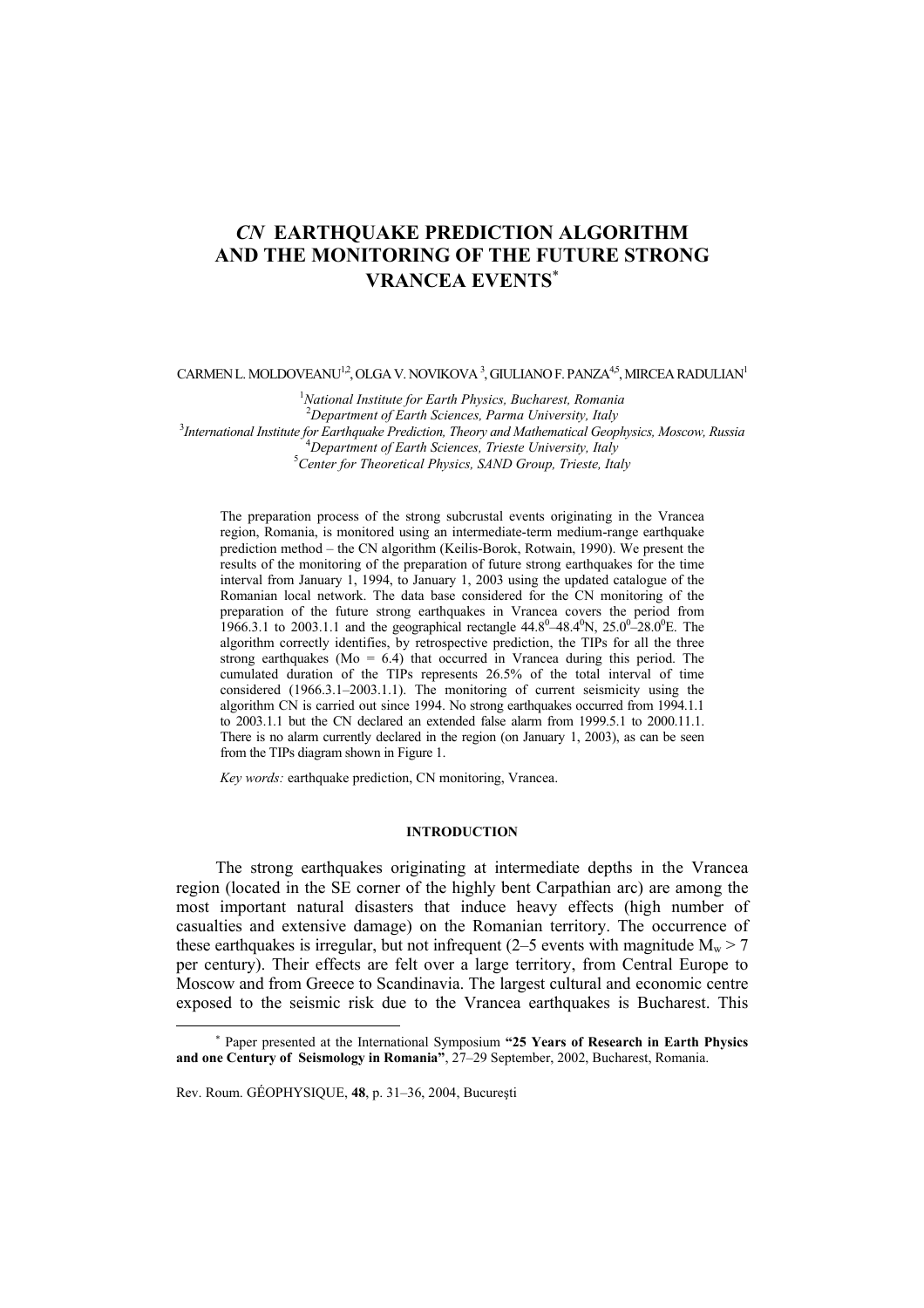metropolitan area  $(230 \text{ km}^2 \text{ wide})$  is characterized by the presence of 2 million inhabitants (on 01.01.1998) (9% of the country's population and 15% of the urban one) and by a considerable number of high-risk structures and infrastructures.

The best way to face strong earthquakes is to mitigate the seismic risk using the two possible complementary approaches, represented by: (a) the antiseismic design of structures and infrastructures (able to stand strong earthquakes without significant damage) based on reliable seismic microzonation studies (Moldoveanu *et al.*, 2000; Moldoveanu, Panza, 2001; Cioflan *et al.*, 2002; Panza *et al.*, 2002) and (b) the strong earthquake prediction (in terms of alarm intervals declared for long, intermediate or short-term space- and time-windows).

The intermediate-term medium range earthquake prediction represents the most realistic target to be reached at the present state of knowledge. The alarm declared in this case extends over a time window of about one year or more, and a space window of a few hundreds of kilometres. In the particular case of Vrancea events the spatial uncertainty is much lesser, being of about 100 km. The main measures for the mitigation of the seismic risk allowed by the intermediate-term medium range prediction are: (a) verification of the buildings and infrastructures stability and reinforcement measures when required, (b) elaboration of emergency plans of action, (c) schedule of the main actions required to restore the normality of the social and economic life after the earthquake.



Fig. 1 – CN monitoring for the Vrancea region. Diagnosis of TIPs from 1966.03.01 to 2003.01.01 using the local catalog. The 3 strong earthquakes ( $Mo > 6.4$ ) are preceeded by TIPs. The total duration of the TIPs represents 26.5% of the total time considered. The monitoring of current seismicity using the CN algorithm is carried out since 1994 (see arrow indication). No strong earthquake occurred from 1994.1.1 to 2003.1.1 but the CN declared an extended false alarm (18 months) from 1999.5.1 to 2000.11.1.

# **THE CN ALGORITHM**

The CN algorithm (Keilis-Borok, Rotwain, 1990) is a formal intermediate-term medium range earthquake prediction algorithm, based on the quantitative analysis of the premonitory phenomena that can be detected in the seismic flow preceding the occurrence of strong earthquakes. This algorithm was originally developed considering the shallow seismicity of the California-Nevada region, and subsequently applied in many other parts of the world (Keilis-Borok, Rotwain, 1990; Novikova *et al.*, 1996; Costa *et al.*, 1996; Rotwain, Novikova, 1999).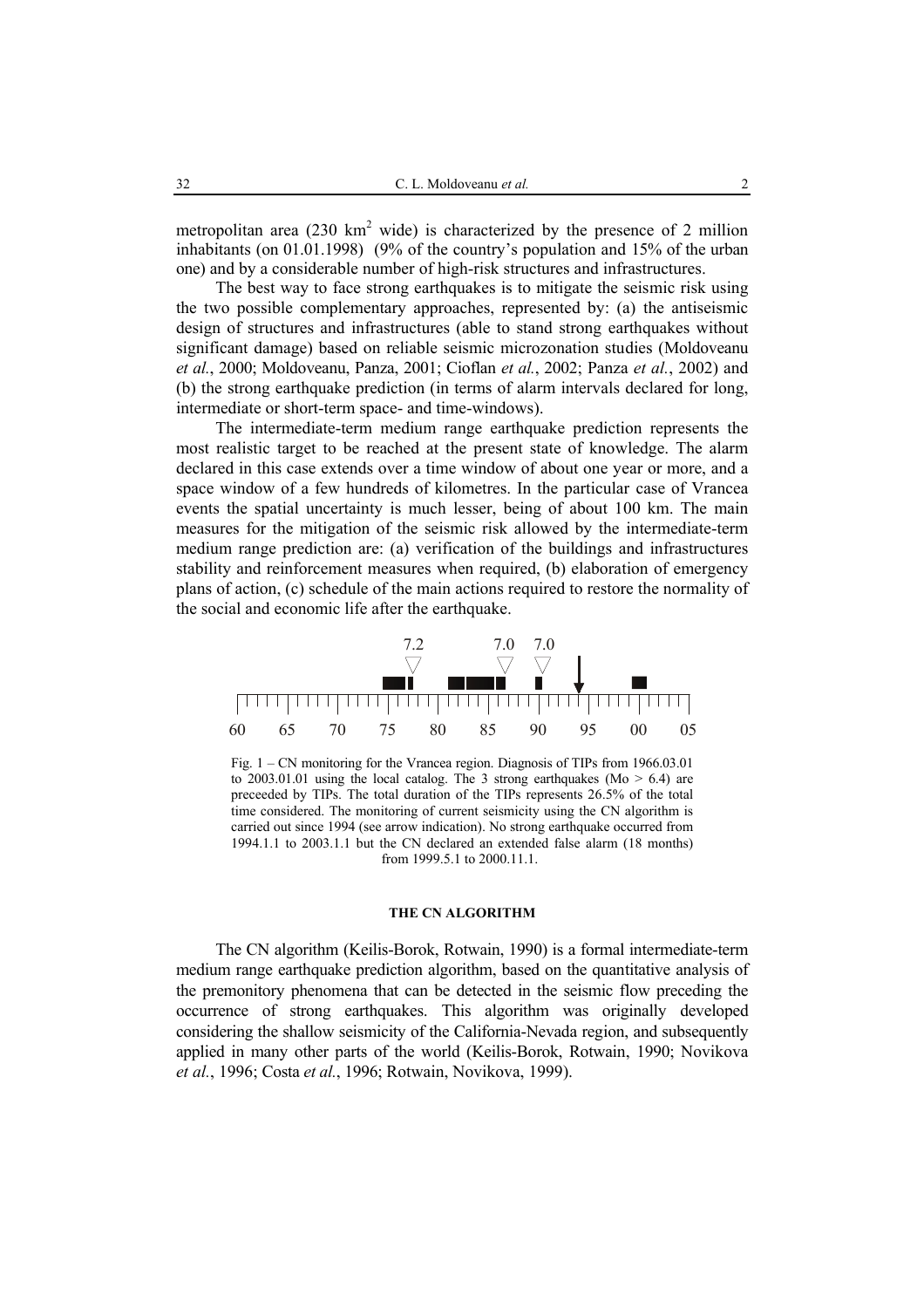The CN is structured according to a pattern recognition scheme, applied to the seismic flow of a selected region, to allow the identification of the Time of Increased Probability (TIP) of strong earthquakes with magnitude above a fixed threshold Mo. Two are the conditions which define Mo: (1) the average recurrence period of the strong events with  $M \geq Mo$  is approximately 6-7 years, and (2) Mo is close to a minimum of the frequency-magnitude distribution of the earthquakes, occurred in the study region. The quantification of the seismicity patterns is based on phenomena that are observed in many non-linear systems before collapse (the response to a perturbation increases, becomes more chaotic, and acts at large distances). In our case, the non-linear system is the system of seismically active faults, the strong earthquakes are the catastrophic events that are responsible for a sudden variation of the dynamical properties of the system, whereas the small quakes are the sources of perturbation of the system and, at the same time, they reveal the escalation of the response of the system to the perturbation. Thus, before a strong earthquake, which represents the collapse of the system, we observe: (1) increase of the seismic activity, clustering of the earthquakes in time and space, and spatial concentration of sources; in other words, the escalation of the response to the perturbation; (2) increase of the variation of seismicity and its clustering, which reflects the chaotic response to the perturbation; (3) longrange interaction of earthquakes, which can be interpreted as an increase of the influence range of the perturbation. A set of nine empirical functions evaluate, within several sliding time windows, the seismic activity, seismic quiescence, space-time clustering of the seismic activity and spatial concentration of the earthquakes by considering the sequence of the main shocks which occurred in the analysed region. The flow of the earthquakes is represented, at each time, *t*, by a vector formed by the values of the different functions that define the algorithm CN. The functions are normalized, so that they can be applied to different territories, with different seismicity, without an *ad hoc* adjustment of the parameters.

The CN analysis identifies within the earthquake flow, along the time axis, three different categories of time intervals: D (Dangerous), N (Non-dangerous) and X (Undetermined). The D intervals extend for 2 years before each strong event. Intervals X extend for 3 years after each strong event. If a strong earthquake occurs within an X interval, the interval becomes a D interval. The remaining time intervals are N intervals. The division of the temporal axis into three types of time intervals is used at the stage of pattern recognition to choose the objects for learning. The intervals X (3 years after a strong event) are not used in the pattern recognition stage because they follow a strong shock.

The nine functions are discretized by defining the thresholds small, medium and large, on the basis of 33- and 66-percentile of the maximum value observed during the learning interval considered in the framework of the pattern recognition scheme. Then the algorithm estimates the combinations of the different discretized functions that are more typical for intervals D and N, respectively. Following the procedure of pattern recognition, features D are defined by the condition that they occur during most of the intervals D, and just in a few cases during the intervals N. Features N are defined by the opposite condition. Each feature corresponds to a discretized value of a function or to a combination of such values for two or three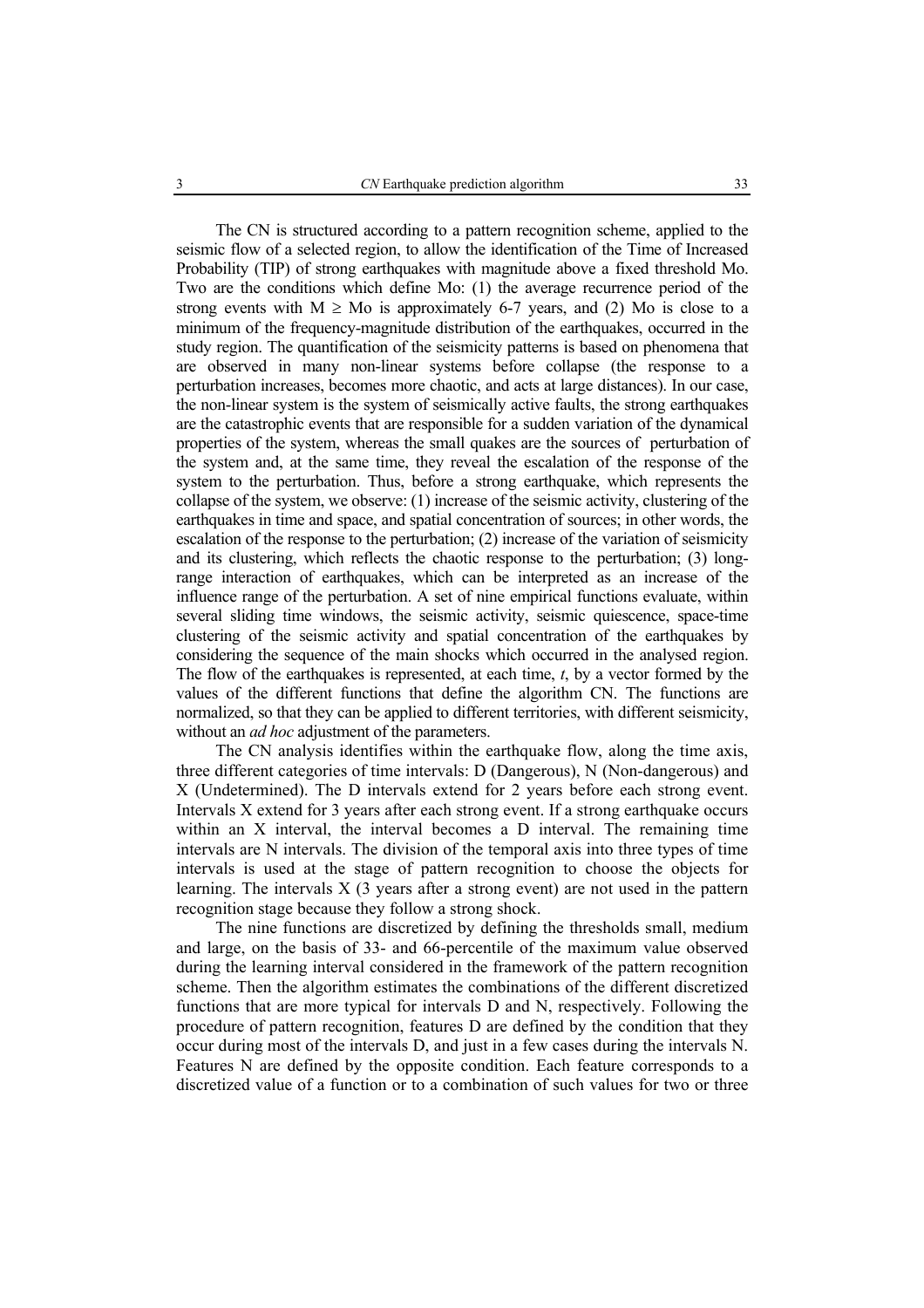functions. At the stage of voting, each time *t* is tested regardless of its position with respect to the occurrence time of a strong earthquake.

A TIP for a strong earthquake is declared at the time *t* and for one year if: (1) the difference between the number of D and N features is greater or equal to a constant V, and (2) the total source area of the earthquakes occurred during the last 3 years before the time *t* is less than a constant E. These two conditions mean that there are many D features at the time *t* and that the seismic energy released is low. Consecutive TIPs may overlap and originate an alarm period exceeding one year. If during the TIP no strong event occurs – the alarm is false, while the occurrence of a strong event outside the TIP is a failure to predict.

The monitoring of current seismicity in different regions of the world using the algorithm CN is carried out since 1983 (Rotwain, Novikova, 1999). Up to present the CN algorithm identified correctly 16 strong earthquakes out the 21 that occurred within the 20 regions monitored. The total duration of the TIPs declared represents 24% of the entire time interval analysed while the statistical significance of the prognosis is about 95%.

### **INPUT DATA**

Vrancea region, Romania, is one of the seismoactive areas where the seismic flow is currently monitored using the CN algorithm. A special attention is paid to this region because the consequences of its strong earthquakes can be disastrous over a very wide territory. The intermediate-depth events originating in Vrancea are confined in a well-defined volume, roughly delimited by a parallelepiped about 100 km long, 40 km wide, with a vertical extension from 50–60 km to 160–170 km of depth. The frequency of occurrence is about 10–15 events per month with local magnitude  $M_{\text{L}}$  < 5.5, and three to five strong events  $(M_{\text{w}} \sim 7.0)$  per century (Radulian *et al.*, 2000). The shallow activity is mainly located in the lower crust (depth > 15 km), often occurs in clusters, and the seismic energy released in the crust is substantially lower than the energy released at intermediate depths (the largest crustal earthquake ever recorded here has Ms = 5.3).

The data base obtained by merging the available catalogues for the Vrancea region (Novikova *et al.*, 1996) is continuously updated by adding the Vrancea events currently recorded by the Romanian seismic network (Moldoveanu *et al.*, 1995, continuously updated), and represents the input data for our study. The catalogue covers the rectangle  $44.8^{\circ} - 48.4^{\circ}$  N,  $25.0^{\circ} - 28.0^{\circ}$  E.

#### **RETROSPECTIVE APPLICATION OF THE CN ALGORITHM TO THE VRANCEA REGION**

One of the basic problems in the application of the CN algorithm is the choice of the regionalization to be used (Costa *et al.*, 1994, 1996; Peresan *et al.*, 1999). In this respect, the Vrancea region offers a special opportunity since a single zone of small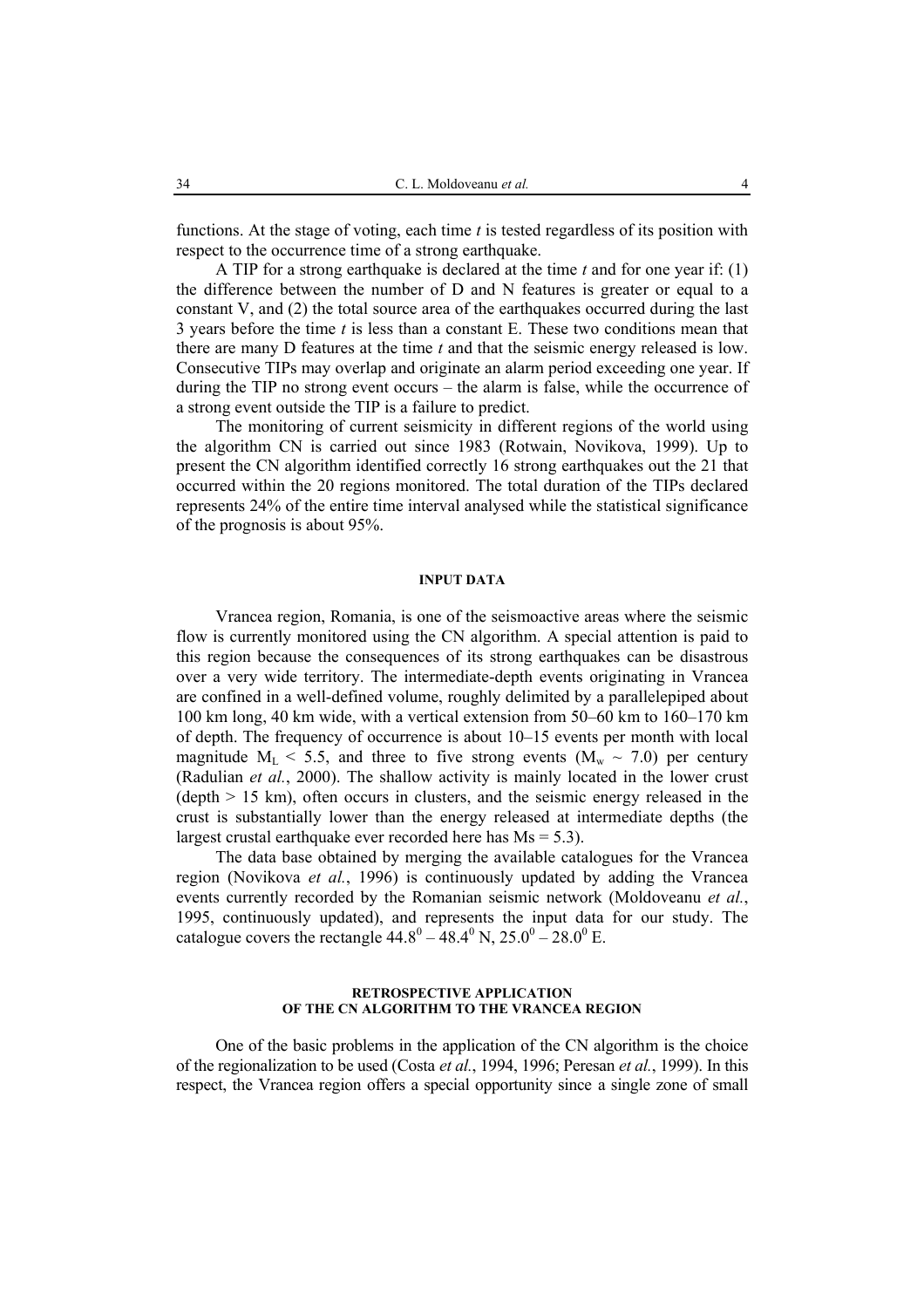linear dimensions is sufficient. For the time interval from 1932 to 1962, the Vrancea catalogue is complete for magnitudes above 4 only, thus it doesn't allow: (a) the determination of the algorithm parameters that depend on the smaller magnitudes and (b) the thresholds for the functions discretization that should be applied for the entire time interval covered by the catalogue. Nevertheless the catalogue offers the possibility to apply CN formally as a forward prediction. In fact, in analogy with what was done by Costa *et al.* (1994) for Italy, Novikova *et al.* (1996) applied the algorithm CN, to the period 1932–1962, using the parameters determined for the interval from 1962 to 1993. For the Vrancea seismicity the threshold magnitude of the strong earthquakes is found Mo = 6.4. Two strong shocks with  $M \geq M_0$  occurred during the period 1932–1962, in 1940, with  $M = 7.4$ , and in 1945, with  $M = 6.4$ . The TIP is present before the earthquake of 1940, while the earthquake of 1945 is a failure to predict.

The retroactive simulation of the CN forward prediction made by Novikova *et al.* (1996) for the time interval from 1962.1.1 to 1994.1.1, using the intermediate-depth events from the Vrancea catalogue spanning the period from 1936.1.1 to 1994.1.1, correctly identifies the TIPs for the occurrence of three strong events above the threshold magnitude  $Mo = 6.4$ : (a) the  $M = 7.2$  from March 4, 1977 is preceded by 2.1 months of alarm, (b) the  $M = 7.0$  from August 30, 1986, is preceded by 12 months of alarm, and (c) the  $M = 7.0$  from May 30, 1990, is preceded by 9 months of alarm. The duration of the TIPs registered before these three strong earthquakes is equal to 23.1 months. The algorithm also declared three false alarms with a cumulated duration of 76 months. The cumulated TIPs duration occupies 24.9% of the total time interval considered.

## **MONITORING OF VRANCEA SEISMICITY IN THE PERIOD 1994.1.1 – 2003.1.1**

The strong Vrancea region seismicity has been continuously monitored since January 1994 using the CN intermediate-term medium-range algorithm. The values of the parameters used by the algorithm have been determined for the interval from 1962.1.1 to 1994.1.1. The TIPS diagnosis is performed from 1966.3.1. to 2003.1.1. On 1994.1.1 the "real time" monitoring starts.

No strong earthquakes (Mo  $> 6.4$ ) occurred in Vrancea from 1994.1.1 to 2003.1.1. but CN declared an extended false alarm (18 months) from 1999.5.1 to 2000.11.1. During this period the strongest recorded event has  $M = 5.0$ . The cumulated duration of the TIPs represents now 26.5% of the total period of time considered 1966.3.1–2003.1.1. There is no alarm currently declared in the region (on January 1, 2003), as can be seen from the TIPs diagram shown in Fig. 1.

#### **REFERENCES**

COSTA, G., PANZA, G.F., ROTWAIN, I.M. (1994), *Stability of Premonitory Seismicity Pattern and Intermediate-term Earthquake Prediction in Central Italy.* Pure Appl. Geophys., **145**, 259–275.